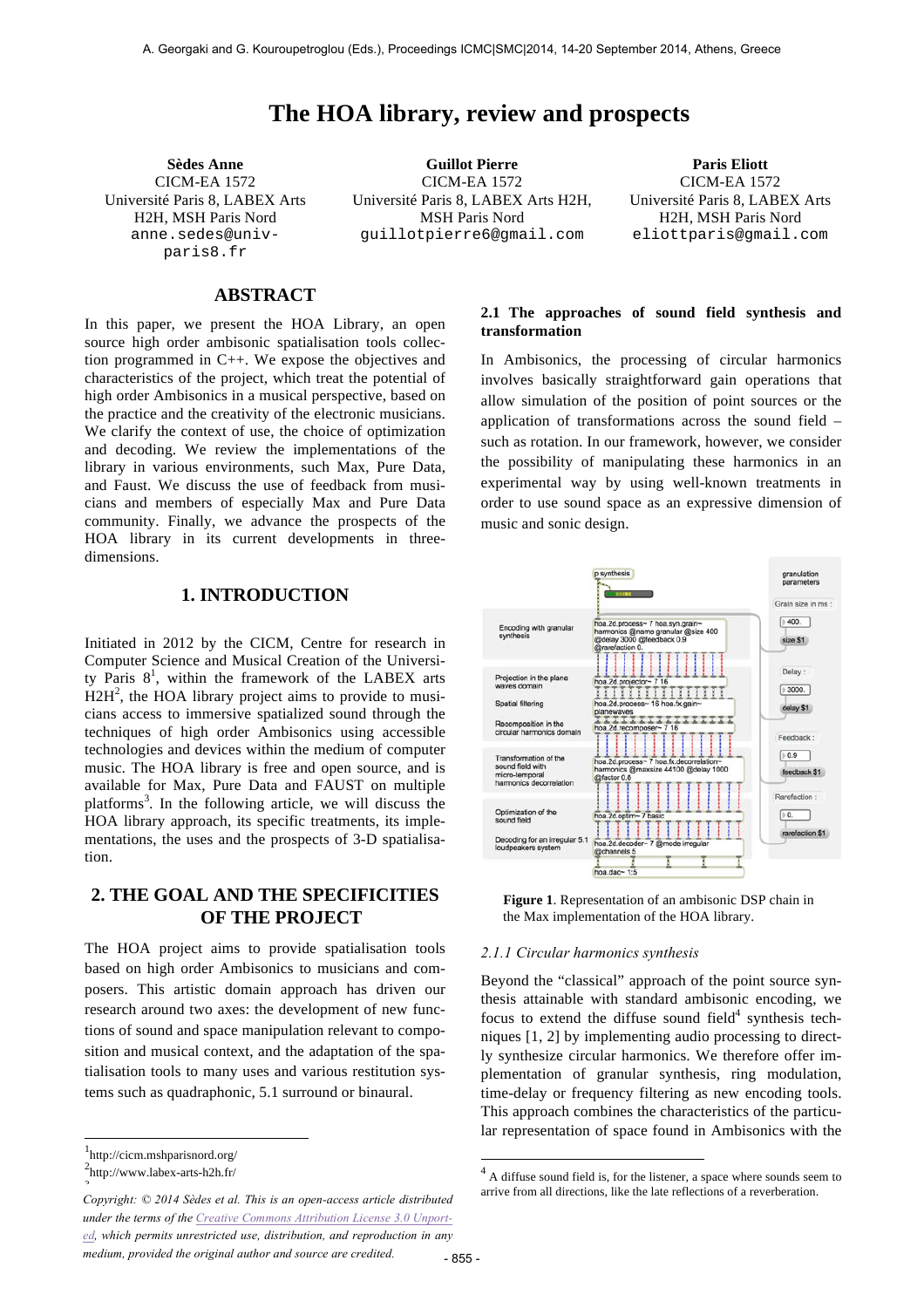characteristics of the synthesis techniques used, resulting in original and creative sound fields. As an essential element of this implementation lies in the combined control of sound and spatial qualities, we explored several techniques, trying to find parameters capable of managing both of these aspects. For example, the delay implementation allows controlling a diffusion variable that defines the delay-time of each harmonic according to its index and the decomposition order. The variation of this parameter clearly affects the sound quality, but also the distribution of sound within the space that could vary from almost directional to extremely chaotic. Another example with granular synthesis, the decay and the size of the grains can be managed according to the index and the order of the harmonics to give the sensation that small grains are far away and persist in time in opposition to the larger grains that seems close, nearly omnidirectional, and that have a fast decay time. These examples contribute to demonstrate how spatialisation can be a constitutive dimension of musical sound.

#### *2.1.2 Circular harmonics transformation*

In a similar way, we assert that a lot of musical techniques can be explored to change the qualities of a sound field. We experimented with several treatments like reverberation<sup>5</sup>, fractional order simulation, spectral filtering or delay lines, controlling the sound field diffusion in order to offer new sound field manipulation parameters. Another important point is the ability to project the sound field in the plane waves domain to access a new processing domain and new treatments and then to recompose it to the circular harmonics domain. The projection allows applying local changes. The spatial filtering, for example, reduces or increments the sound level of a part of the sound field. Again, we offer the possibility to implement many other forms of processing that bring completely different renderings than their implementation in the circular harmonics domain (time-delay, frequency filtering or shifting, etc.). Furthermore, re-composition of the circular harmonics domain provides specific operations, in particular, sound field distortion that compresses or expands the sound field and that can be compared to the visual fisheye effect [4]. Thereby, the HOA project provides new musical perspectives of sound spatialisation by exploring Ambisonics from a more artistic point of view, freed from a realistic approach to sound space.

## **2.2 The adaptation to several uses and various restitution systems**

High order Ambisonics has often been complicated to use, due to the necessity of a large and optimal loudspeakers system. Consequently, in the last couple of years, the decoding and the optimization of ambisonic sound fields were among of the main subjects of research. Nevertheless, the solutions offered until now only work

 $\overline{a}$ 

for specific loudspeaker configurations and for a fixed decomposition order. Within the framework of the HOA project, we want to provide the possibility to use Ambisonics with many different loudspeakers configurations and for any order of decomposition. This approach is essential in order to ensure that composers and musicians will be able to use these techniques in multiple situations – given the fact that most loudspeaker systems are not optimal for Ambisonics – and in various audience arrangements.

### *2.2.1 Optimization*

The principal constraint of our approach is the fact that we don't only synthesize point source but also diffuse sound fields, and these techniques do not require the same restitution processing. Indeed, the most commonly used optimizations are efficient for point source synthesis but deteriorate the diffuse sound fields. Thus, we needed to propose tools corresponding to our restrictions. We decided to give to the user the choice to apply or not two optimizations, "max-re" [5] and "in-phase" [6], before decoding. Theses possibilities allow the sound field restitution to adapt to several configurations – a listener ideally placed at the center of the loudspeaker arrangement, an audience confined to the center of the restitution area or an audience that covers all of the restitution area. Furthermore, this approach is adapted to the sound field characteristics, diffused or composed by point sources.

#### *2.2.2 Decoding*

The decoding operation has been considered for three cases. First, we offer a decoder for an optimal restitution system, a set of loudspeakers equally spaced on a circle. Binaural decoding has been implemented to enable headphone restitution. For this technique we take advantage of Ambisonics to optimize the processing that allows reaching up to high orders, even on a personal computer [4]. It can be very useful during the composition process where the user doesn't have access to a large set of loudspeakers, or for a musical installation. The last decoding tries to make up the artifacts due to an irregular array of loudspeakers. The most common choice is to use fractional order simulation [7], but here again, this processing greatly degrades the restitution of the diffuse sound field. Thus, we implement an algorithm that combines ambisonic decoding and standard panning to offset the missing loudspeakers [8]. With this technique we can go up to any high order and adapt the decoding to many loudspeaker configurations. We made tests for stereophonics, quadraphonic, 5.1 and 7.1 loudspeaker systems and other more eclectic configurations at several decomposition orders with good perceptual results<sup>6</sup>.

l

<sup>5</sup> The reverberations use the Freeverb algorithm developed by "Jezar at Dreampoint" or the Gardner's zero latency convolution [3].

 $6<sup>6</sup>$ As the possibilities of the systems are infinite it is difficult to quantify the results objectively.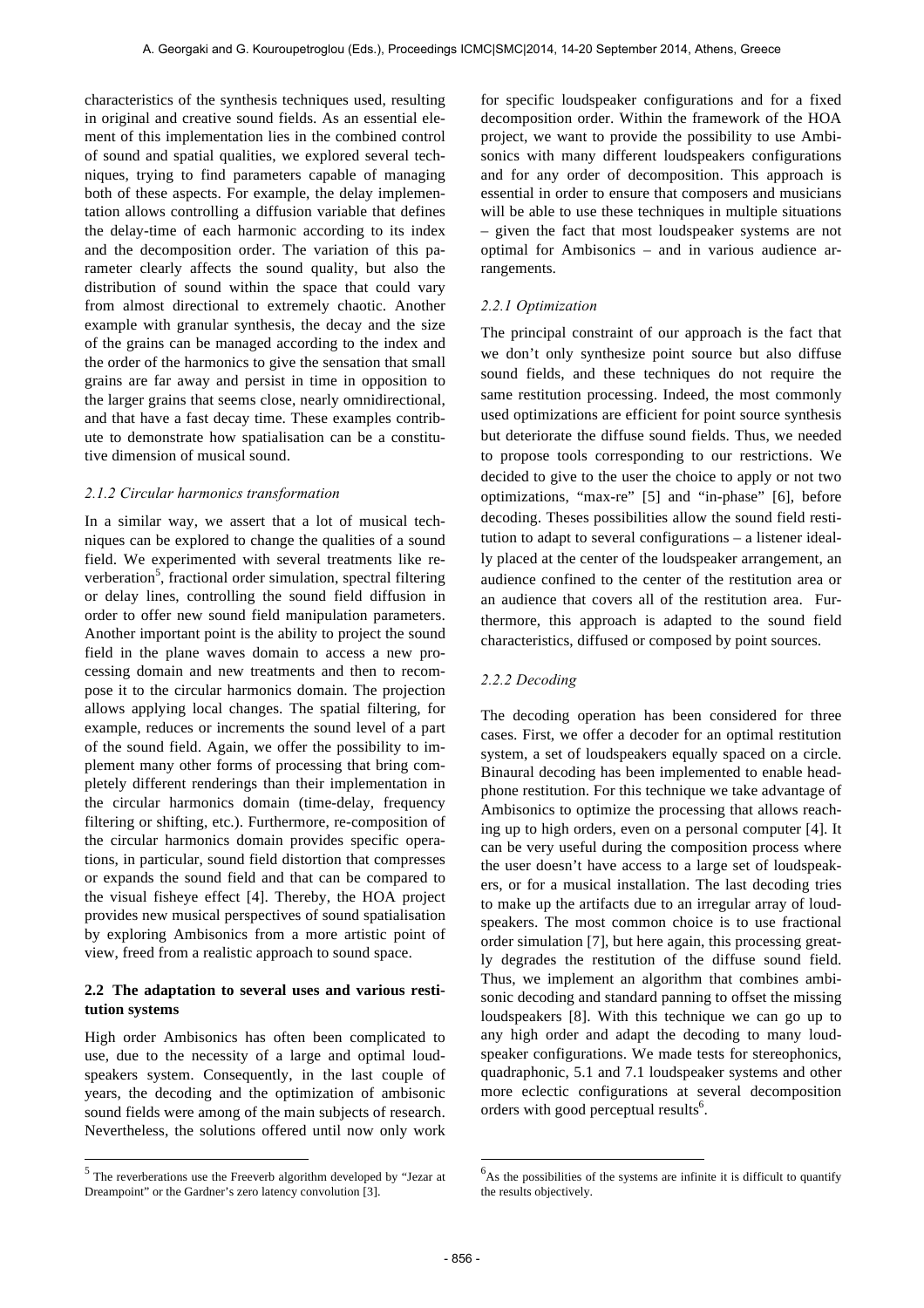## **3. THE IMPLEMENTATIONS**

HOA library is primarily a set of  $C_{++}$  modular classes created to allow for portability and deployment on multiple platforms within several software environments. The processing classes inherit from two main classes, *Ambisonic* and *Planewaves*, depending on the domain for which they are destined. For example, the *Encoder* class belongs to the ambisonic domain and the *Decoder* classes belong to both of the ambisonic and the plane waves domains. Moreover, the library provides classes, independent of any software platform, managing the behaviors of graphical user interfaces and helping to their creation.

 Providing a set of easily portable code functions across multiple operating systems poses some technical problems. Indeed, higher order Ambisonics requires a large amount of parallel processing that necessitates optimizations in order to work on most personal computers. We therefore use the free and open multiplatform library  $cB$ las<sup>7</sup>, particularly suitable for digital signal processing in our context. An obvious example of this use is the implementation of the binaural decoding, impossible to achieve for personal computers without optimization of the matrix calculations [4]. The deployments are currently available for Max and Pure Data. We are also working on the implementation of Csound opcodes and a VST plugin. In parallel, we carried out a version the library in the Faust language that offers many advantages [9].

#### **3.1 Deployment for Max and Pure Data**

The first implementation of the HOA library was made for the Max environment and then for Pure Data. Besides the fact that these programs are used by a large community of musicians and composers, this choice was motivated by their modular approaches that offer ideal realms for prototyping, experimentation and creation of new treatments during the development phase of the library.

## *3.1.1 The CICM Wrapper for PD*

While our first implementation for Max software was relatively easy, thanks to an API very well suited to our needs, both for the development of multichannel processing and for the creation of graphical interfaces, many complications appeared during implementations for Pure Data. These difficulties required us to rethink the structure and the overall functioning of graphical objects and signal processing objects in Pure Data. Thus, these particularities led us to the creation of an API in C and Tcl / Tk: the CICM Wrapper<sup>8</sup> [10]. This set of codes that provides new features and facilitates the implementation of objects, now offers the possibility to develop the Max and

 $\overline{a}$ 

the Pure Data implementations in parallel<sup>9</sup>.



Figure 2. From left to right: hoa.scope~ object and hoa.meter~ object in Pure Data.

#### *3.1.2 DSP objects*

Concretely these implementations include a set of external boxes for ambisonic digital processing. The three main objects allow encoding a signal in the circular harmonics domain with or without distance compensation, and decoding the ambisonic sound field for several loudspeaker configurations as well as for headphones (hoa.encoder~, hoa.map~ and hoa.decoder~). Then we offer externals for sound field transformation such as rotation (hoa.rotate~), optimization (hoa.optim~), and simulation of fractional order (hoa.wider~). Finally, the library contains externals to project the sound field in the plane waves domain and to recompose it in the circular harmonics domain leaving room for many treatments (hoa.projector~ and hoa.recomposer~).

#### *3.1.3 GUI objects*

Another important part of the HOA library involves facilitating the comprehension and the appropriation of the processing by use of original graphical interfaces.

 The scope (hoa.scope~) is a kind of ambisonic phase meter that provides a representation of the sound field as the sum of the circular harmonics, see **Figure 2**. It is a useful tool to understand the circular harmonics decomposition and the effects of the several treatments applied to the sound field. We also offer a circular multichannel meter (hoa.meter~) that is very useful to visualize the sound field restitution and to quantify the degradation thanks to the representation of the velocity and energy vector, see **Figure 2**.

 As manipulation of the sound field in the ambisonics domain can induce complexity due the great number of parameters to control, we provide a graphical user interface that represents the field as set of points on a plane that can be useful to manage the gains of a spatial filter (hoa.space), see **Figure 3**. In a similar way, another interface that displays virtual microphones can be used in combination with the recomposition external to set up effects like sound field expansion and retraction

l

<sup>7&</sup>lt;br>http://www.netlib.org/blas/

 ${}^{8}$ The CICM Wrapper is available at the online repository: https://github.com/CICM/CicmWrapper.

<sup>&</sup>lt;sup>9</sup>Far from being restricted to the context of ambisonic interfaces, this work is open to more common uses and helped to achieve a set of graphical interfaces in Pure Data with a high ergonomic potential.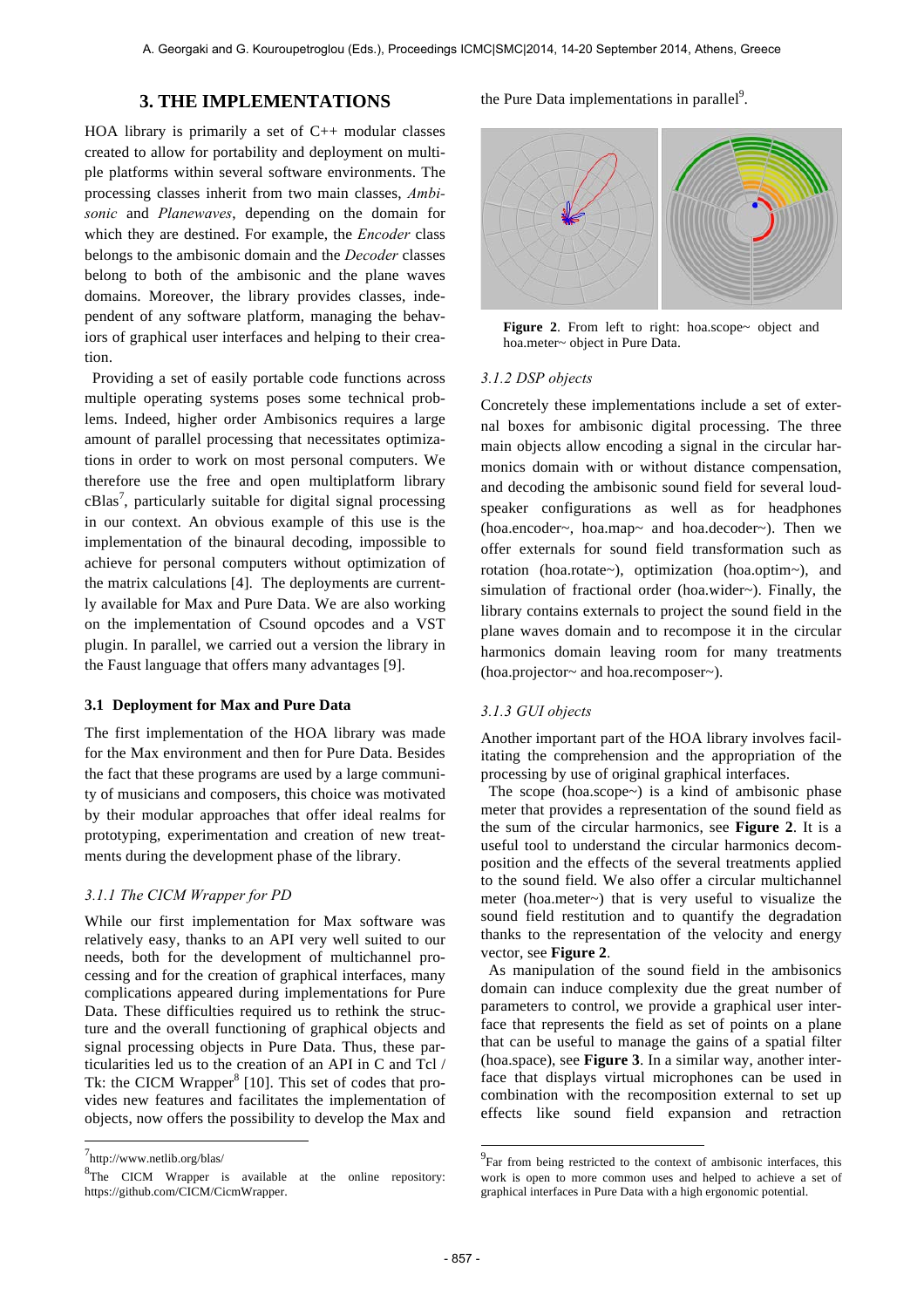(hoa.recomposer), see **Figure 3**. To conclude the GUI part, the HOA library integrates an editor of trajectories, that should be used in association with the encoder external with distance compensation and that allows temporal management of spatial positions of a set of point sources in a two-dimensional space (hoa.map), see **Figure 3**.



**Figure 3**. Graphical user interfaces in Max implementation. From left to right: hoa.space, hoa.recomposer, hoa.map.

#### *3.1.4 Utility tools*

The HOA library also integrates a set of tools to facilitate the creation of multichannel treatments and improve the ergonomics of the software environment, such as an ability to automatically connect HOA objects together (hoa.connect), and an object that allows multiple instantiations of the same treatment in the circular harmonics domain depending on the order of decomposition, or in the plane waves domain depending on the number of channels (hoa.process~). Such objects are very useful to factorize the set up of the parameters and have enabled us to produce and to test relevant sound processing in the field of circular harmonics such as granulation, amplitude modulation or the micro-temporal decorrelation that would have been far more laborious to implement without it.

#### **3.2 Deployment for FAUST**

Following the first version of the HOA library, the research team of  $GRAME<sup>10</sup>$  and CICM studied the possibility of porting the C++ library to FAUST language<sup>11</sup>. This undertaking was successful and resulted in the HOA library in FAUST language, which is already available in the public distribution. Thus, it is possible to perform all basic treatments such as encoding, decoding, fractional order simulation, distance compensation and optimiza-

 $\overline{a}$ 

tions of the sound field in this language that offers many advantages. FAUST language and its compiler are free and open and used to compile codes for a diverse range of operating systems such as Windows, Mac OS, Linux, Android or Raspberry [11]. It offers, in addition, the possibility of compiling treatments for a large number of software platforms such as Supercollider, Csound or as standalone applications such as JackAudio or Qt.

 The functional syntax of FAUST produces a clear and concise code highlighting the mathematical operations underlying the Ambisonics. With this particular syntax, the sequence of treatments is facilitated; a few words are enough to create a complete chain of processing. The compiler generates further diagrams [12] and a mathematical documentation of transactions, providing a degree of continuity in understanding the treatments implemented [13]. More, through the compiler and compiler interfaces, treatments become highly portable for many software environments and operating systems. Through the simplicity of compilation, we can take advantage of applications where the processing chain and order decomposition are fixed. With this feature, the compiler associated with the FAUST language optimizes the code and provides much more efficient applications in many implementations [14].

 The HOA FAUST library also offers the possibility of producing stereo decoding and rotation of the sound field. We can consider leveraging new implementations including many treatments already available in this language, as Freeverb or summaries of STK library FAUST [15], adapting to ambisonic fields. Note however that the FAUST language is not suitable for some operations such as file upload or Fourier transforms, preventing some implementations such as convolution reverb or binaural decoding.

## **4. ASSESSMENT**

Since 2012, the HOA library has been used in the framework of musical creation projects in live electronic composition workshops at the music department of university of Paris 8 and for several demonstrations. These tests in creation contexts have allowed us to receive user feedback about this new library. These applications, that have mainly employed a 3rd to 7th ambisonic order for 8 to 16 loudspeakers, proved the adequacy of the library to the needs and the creativity of the composers and the practical production constraints. Furthermore, the Max and the Pure Data communities also provided useful feedback that drove our research. After two years, we can now consider the library and its uses in a more objective view.

 During the project, we discovered and created new sound field treatments, such as granulation, time-delay or spatial filtering, that seem to be one of the main attractive features of the HOA library. Of course, the treatments included in the distributions are mainly examples and we invite the users to invent and create their own. We know that synthesis and transformation in the circular harmonics domain become very complex notions for the musician. It could have been straightforward to provide a system where the complexity of the processing is hidden. Nevertheless, we would have lost in flexibility and the

 $10$ <sub>http://www.grame.fr/</sub>

<sup>11</sup>http://faust.grame.fr/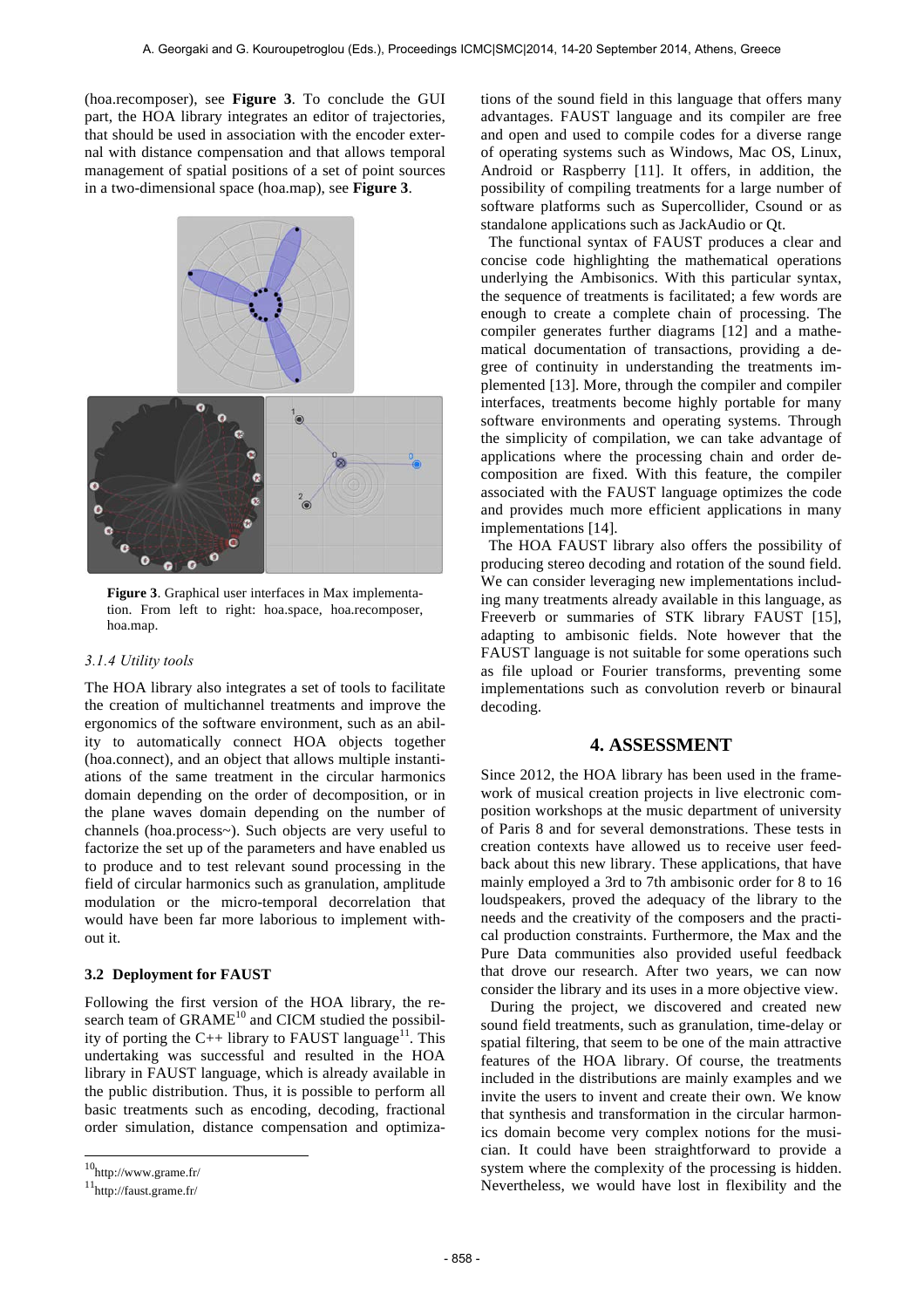operations in play would have been opaque. Furthermore, the graphical user interfaces, the ergonomic tools and utilities that allow an easy management of the treatments, has made the key concepts and audio processing of Ambisonics understandable for users; contributing to the accessibility of the library. Another important point is the optimization of the audio processing that permits the library to be accessible for a large community of composers and musicians. Indeed, the optimization allows setting up complex and expensive processing, like binaural rendering, with the use of high order decomposition on many computers and for various digital signal processing systems.

## **5. THE 3D VERSION**

The other direction that we are investigating is the adaptation of the library for three-dimensional restitution. In the framework of this new objective, we keep on performing our research in a creation field with the goal of providing a library that will work with heterogeneous loudspeaker systems with high order Ambisonics. This undertaking involves several aspects.

### **5.1 Technical aspects of the audio processing**

The main aspect is the adaptation of the audio processing available in the current version of the library for a threedimensional representation of the sound field. The implementation of the mathematical algorithms used in Ambisonics is relatively straightforward, especially for the encoding and the regular decoding, but some difficulties lie in the adaptation for concrete situations. Indeed, the spherical harmonics projection requires a perfect discretization of the sphere; but this is only possible with the platonic solids<sup>12</sup>. Thus, these particularities constrain the order of decomposition to a maximum of three and cause difficulties in establishing loudspeaker arrangements in common situations. Concretely, this prevents a lot of processing such as an optimal projection in the plane waves domain, binaural rendering or irregular decoding. In this way, it becomes necessary to find an algorithm to discretize a sphere that matches our needs and doesn't generate too many artifacts. Another important point in adapting the audio processing is to find the normalization of the spherical harmonics for our musical approach. Indeed, our uses of harmonics, especially through multiple forms of synthesis and transformation specific to the project, necessitate signals normalized between -1 and 1 – different from the usual implementations.

#### **5.2 The graphical representations and interactions**

The three-dimensional context brings up several issues about the graphical representation of the space and how to interact with it. There are mainly two ways to display

 $\overline{a}$ 

the space, as a set of bi-dimensional cross-sections or with depth representation.



**Figure 4**. Three-dimensional representation of the encoding of a Dirac.

For the interfaces that allow visualization of the sound field as either a sum of spherical harmonics, see **Figure 4**, or as a set of peak level meters of loudspeakers, it seems preferable to choose this last solution because it offers a much better way to comprehend threedimensional space. For the interaction and control interfaces, such as the editor of sources trajectories, the first solution seems, for the moment, to be the better way to proceed. Actually, a set of bi-dimensional cross-sections allows an easy access to each dimension and is preferable for use with common interfaces like the computer mouse and tactile tablets.

#### **5.3 Tests and material aspect**

As we already noticed, the minimal configuration for three-dimensional rendering is less attainable due to the important space necessities and the difficulties of realizing a coherent loudspeaker arrangement. Within the walls of the CICM and the University Paris 8, all the tests are made with a cube of loudspeakers that allows us only the first order of decomposition and with an irregular 16 loudspeakers configuration. Nevertheless, we also take advantage of the binaural rendering to investigate the possibilities of the third dimension and its use with high orders. A first version of the library in 3D is available since july 2014.

Finally, thanks to partnership with the  $ZKM^{13}$ , and the faculty of music of the University of Montréal<sup>14</sup>, we will be able to test the implementations with other loudspeaker configurations, a hemisphere of forty-three loudspeakers at the ZKM and a hemisphere of thirty-two loudspeakers at the University of Montréal, and thus reach

l

<sup>&</sup>lt;sup>12</sup>There are only five platonic solids (tetrahedron, cube, octahedron, dodecahedron, icosahedron).

<sup>&</sup>lt;sup>13</sup>The Zentrum für Künst und Musik (center for art and music) in Germany. http://www.zkm.de/.<br><sup>14</sup> http://www.musique.umontreal.ca/.